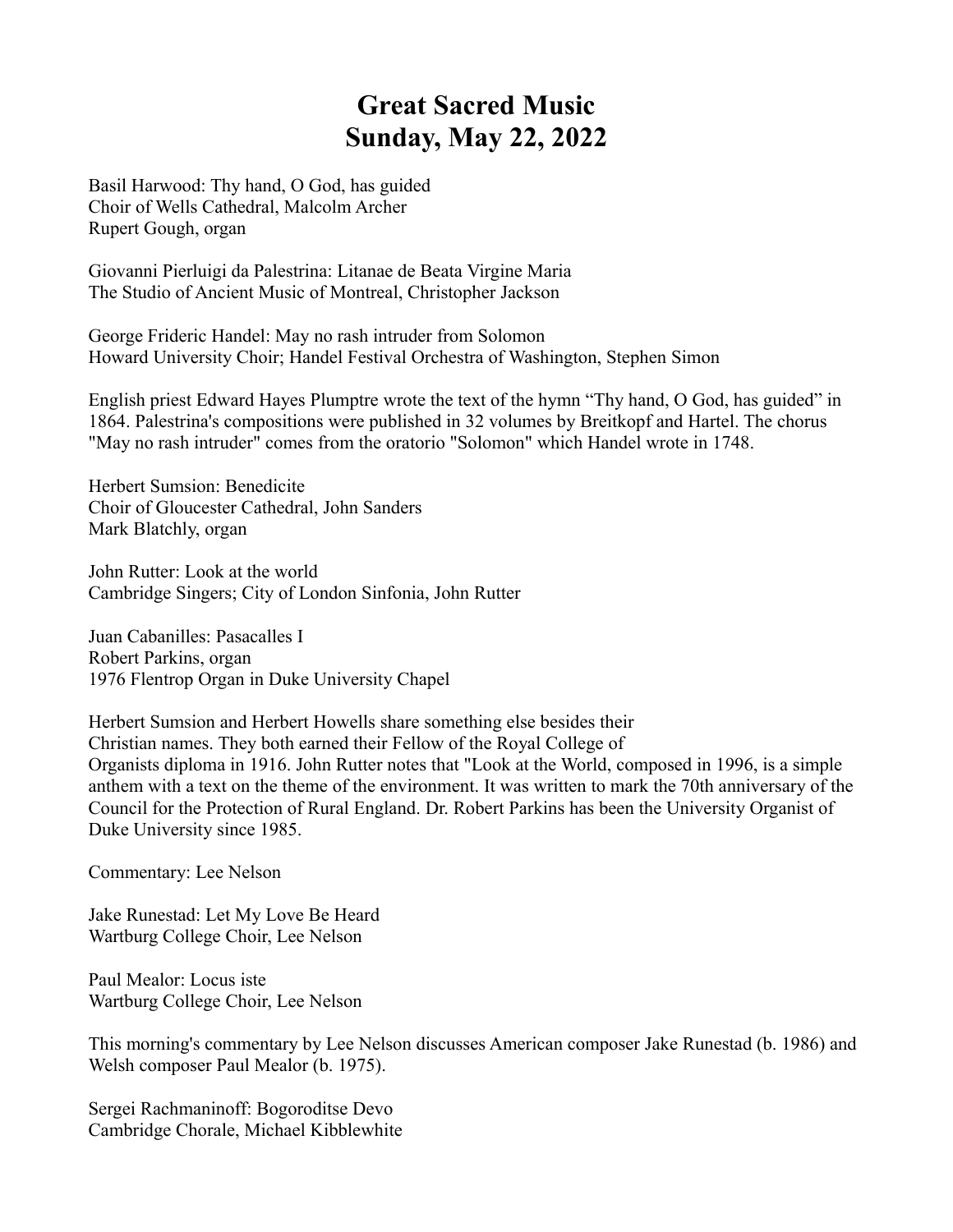Antonio Vivaldi: Deus tuorum militum, RV 612 Concertgebouw Chamber Orchestra, Vittorio Negri Jochen Kowalski, alto; Nico van der Meel, tenor John Constable, organ

Max Reger: Basso ostinato in E minor, Op. 69 No. 3 Bernard Haas, organ Link organ in Evangelical Church, Giengen an der Brenz, Germany

"Bogoroditse Devo" translates as "Rejoice, O Virgin Mother of God" and is part of Rachmaninoff's All-Night Vigil, Op. 37. "deus tuorum militum" translates as "God of your Soldier" and is a setting of the ancient hymn commonly chanted in earlier liturgies. Reger's BAsso ostinato comes from a collection of ten pieces for organ that was published in 1903.

J.S. Bach: Cantata 87, "Bisher habt ihr nichts gebeten in meinem Namen" Bach Collegium Japan, Masaaki Suzuki Yukari Nonoshita, soprano; Robin Blaze, countertenor Makoto Sakurada, tenor; Peter Kooy, bass-baritone

The German translates as "Hitherto have ye asked nothing for in my name." The cantata was first performed in Leipzig on May 6, 1725. It is scored for bass, alto and tenor soloists, chorus, oboes, oboe de caccia, strings, and basso continuo.

W.A. Mozart: Exsultate, jubilate, K. 165 Philharmonia Orchestra, Claus Peter Flor Yvonne Kenny, soprano

Austrian composer Wolfgang Amadeus Mozart wrote his Exsultate while visiting Milan in 1773.

Josef Gabriel Rheinberger: Requiem in E flat, Op. 84 Saarbrucken Chamber Choir, Georg Grun

Rheinberger composed 4 Requiems. This one in the key of E flat dates from 1867.

François-Joseph Gossec: Te Deum for Grand Orchestra National Choir; Choir and Orchestra of the Sorbonne, Paris, Jacques Grimbert Jill Feldman, soprano; Brigitte LaFon, mezzo-soprano Gerard Lesne, alto; Howard Milner, tenor; Glenn Chambers, baritone

French composer François-Joseph Gossec bridged the period from Jean-Philippe Rameau to Hector Berlioz.

Valentin Schumann, arr. Barbara Harbach: Reverie on Vater unser Barbara Harbach, organ 1965 Aeolian-Skinner organ at Christ Church Cathedral, St. Louis, Missouri

German composer and publisher Valentin Schumann flourished in Leipzig in the 1830s.